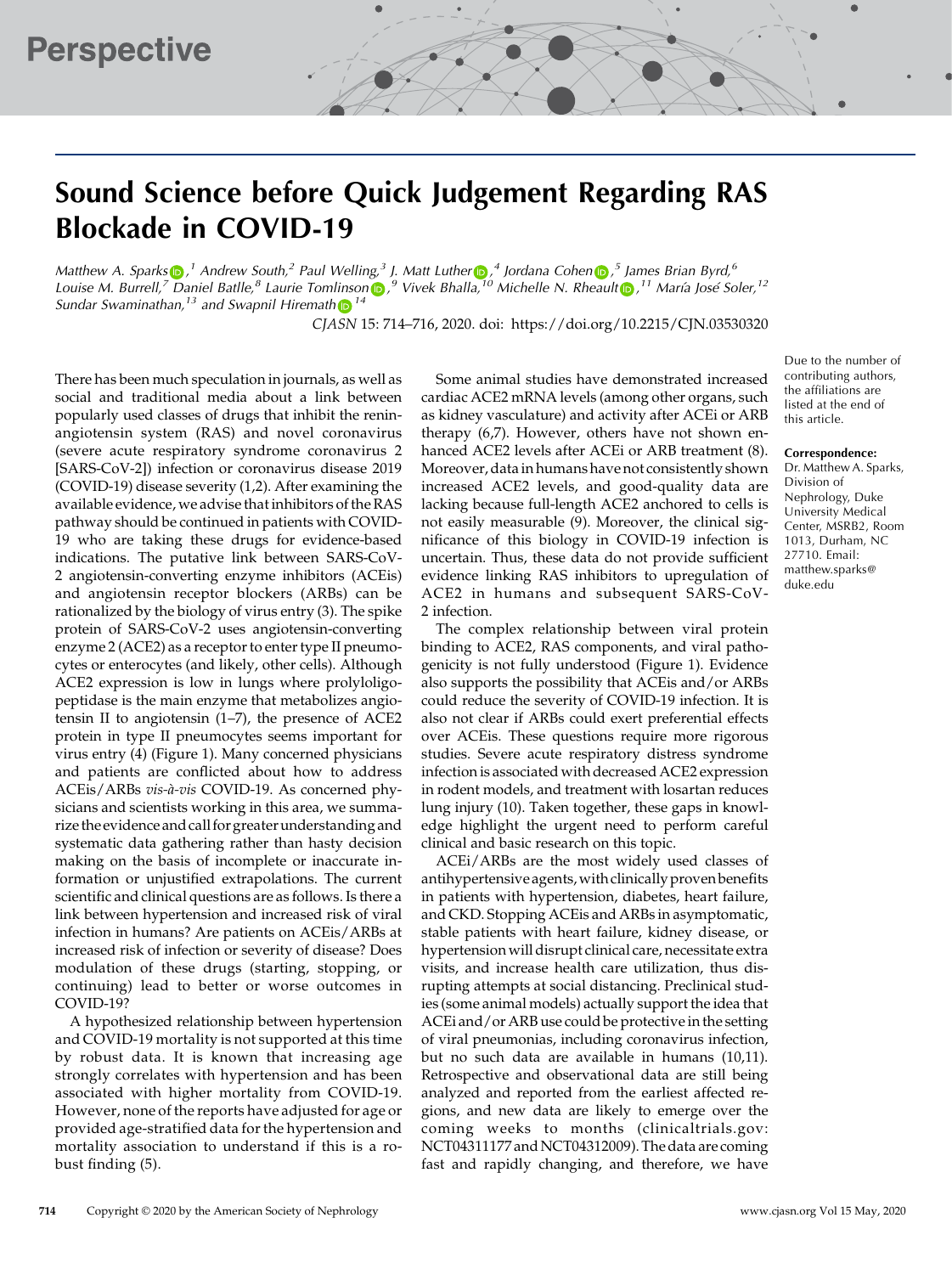

Figure 1. | Potential effect of angiotensin-converting enzyme inhibitors (ACEis) and angiotensin receptor blockers (ARBs) on severe acute respiratory syndrome coronavirus 2 (SARS-CoV-2)–induced alterations to renin-angiotensin system pathways. SARS-CoV-2 binds to angiotensin-converting enzyme 2 (ACE2) via its spike protein and induces internalization and shedding of ACE2, leading to increased angiotensin II (Ang II) and decreased angiotensin (1–7) [Ang-(1–7)] with net increase in inflammation and fibrosis (red) relativeto anti-inflammatory and antifibrotic actions (blue). In the left panel, there is no ACEi or ARB; in the right panel, ACEi and/or ARB treatment could diminish effects of Ang II and increase Ang-(1–7) effects, leading to attenuated inflammation and fibrosis. The dashed inset in the right panel represents a theoretical increase in cell membrane expression of ACE2 with ACEi and/or ARB use.  $AT_1R$ , type 1 angiotensin receptor;  $AT_2R$ , type 2 angiotensin receptor; MasR, Mas receptor.

created a website, which is being updated in real time to provide a more reliable source of information [\(http://](http://www.nephjc.com/news/covidace2) [www.nephjc.com/news/covidace2](http://www.nephjc.com/news/covidace2)). We believe that it is important to provide the medical community with updates as they emerge on the use of RAS inhibitors in the context of COVID-19.

We strongly suggest to the scientific community to withhold judgement on this issue due to an incomplete understanding of the risk or benefit of these medications. We believe that there is equipoise in this matter, and the only way to establish an evidence base for these decisions is to study these questions in clinical trials or thorough analysis of observational data using appropriate methodology when a trial is not ethical. Randomized clinical trials are in the planning stages at the University of Minnesota. Only through systematic andwell planned and executed basic and clinical studies will we answer the scientific and clinical questions above. After reviewing the available data, our conclusion is that the link between hypertension and/or the use ofRASinhibitors (ACEis or ARBs)in patients with SARS-CoV-2 infection and COVID-19 outcomes has not been firmly established. There is no definitive evidence linking RAS inhibition with increased ACE2 expression and subsequent enhanced SARS-CoV-2 infection. Furthermore, there is preclinical data suggesting a potential benefit with RAS inhibition in SARS-CoV-1. Our recommendation is for patients to continue the use of prescribed RAS inhibitors

unless there exists an evidence-based indication to discontinue these important life-saving medications.

# Acknowledgments

This work was supported by NephJC, a not-for-profit organization that supports the work of NephJC and the Nephrology Social Media Collective. Dr. Hiremath, Dr. Rheault, and Dr. Sparks are on the board of directors of NephJC. They receive no monetary support. The content of this article does not reflect the views or opinions of the American Society of Nephrology (ASN) or CJASN. Responsibility for the information and views expressed therein lies entirely with the author(s).

Dr. Batlle reports grants from [National Institute of Diabetes and](https://doi.org/10.13039/100000062 National should be on 1 line RO1DK104785 ) [Digestive and Kidney Diseases](https://doi.org/10.13039/100000062 National should be on 1 line RO1DK104785 ) (NIDDK) outside of the submitted work. Dr. Byrd reports grants from [National Institutes of Health](https://doi.org/10.13039/100000002) [\(NIH\)](https://doi.org/10.13039/100000002) and grants from Apple outside the submitted work. Dr. Rheault reports grants from Goldfinch Bio outside the submitted work. Dr. South reports grants from NIH, [National Heart, Lung, and](https://doi.org/10.13039/100000050) [Blood Institute \(NHLBI\);](https://doi.org/10.13039/100000050) other from NIH, [National Heart, Lung, and](https://doi.org/10.13039/100000050) [Blood Institute NHLBI Loan Repayment Program](https://doi.org/10.13039/100000050) (LRP); and grants from NIH, NIDDK outside of the submitted work. Dr. Sparks received a grant from Renal Research Institute outside of submitted work. Dr. Welling reports the following funding outside of the submitted work: NIDDK and [Fondation Leducq.](https://doi.org/10.13039/501100001674) Dr. Swaminathan is supported by NIDDK grant 1RO1DK103043-01A1. Dr. Luther is supported by NIDDK grants DK117875, DK115392, and DK096994, and American Heart Association grants 16GRNT31170033 and